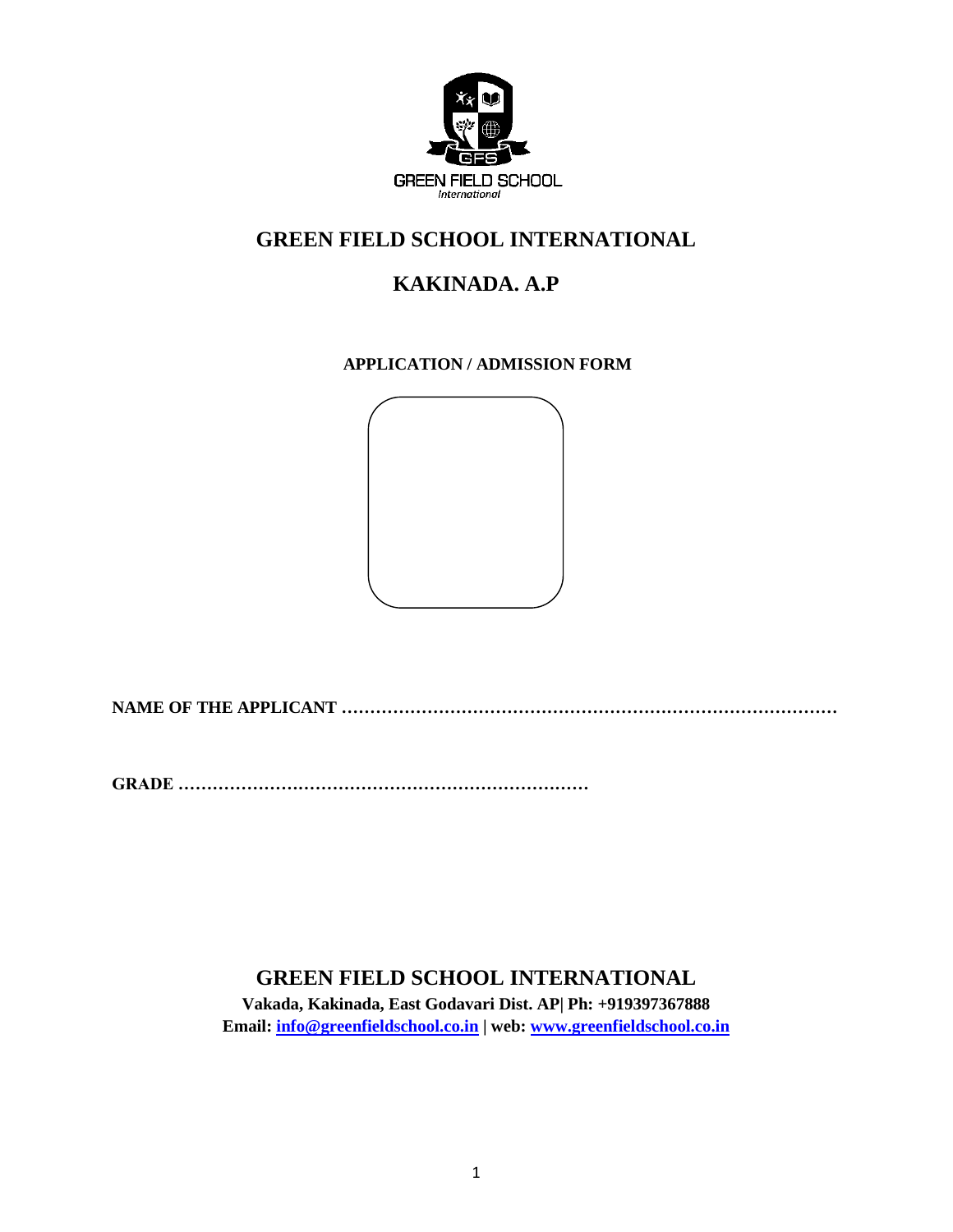### **Applicant's Detail**

### **Entries must be in block letters**

|                       | <b>Name</b>          |                       |  |             |  |  |              |     |      |  |  |     |  |
|-----------------------|----------------------|-----------------------|--|-------------|--|--|--------------|-----|------|--|--|-----|--|
|                       | <b>Address</b>       |                       |  |             |  |  |              |     |      |  |  |     |  |
|                       |                      |                       |  |             |  |  |              |     |      |  |  |     |  |
|                       |                      |                       |  |             |  |  |              |     |      |  |  |     |  |
|                       |                      |                       |  |             |  |  |              |     |      |  |  |     |  |
|                       |                      |                       |  |             |  |  |              |     |      |  |  |     |  |
|                       |                      |                       |  |             |  |  |              |     |      |  |  |     |  |
|                       |                      |                       |  |             |  |  |              |     |      |  |  |     |  |
|                       |                      |                       |  |             |  |  |              | PIN |      |  |  |     |  |
|                       |                      |                       |  | <b>Date</b> |  |  | <b>Month</b> |     | Year |  |  | Age |  |
|                       | <b>Date of Birth</b> |                       |  |             |  |  |              |     |      |  |  |     |  |
|                       | <b>Mother</b>        |                       |  |             |  |  |              |     |      |  |  |     |  |
|                       | <b>Qualification</b> |                       |  |             |  |  |              |     |      |  |  |     |  |
|                       | Occupation           |                       |  |             |  |  |              |     |      |  |  |     |  |
| <b>Contact No/Nos</b> |                      |                       |  |             |  |  |              |     |      |  |  |     |  |
|                       | Father               |                       |  |             |  |  |              |     |      |  |  |     |  |
|                       | Qualification        |                       |  |             |  |  |              |     |      |  |  |     |  |
|                       | <b>Occupation</b>    |                       |  |             |  |  |              |     |      |  |  |     |  |
|                       |                      | <b>Contact No/Nos</b> |  |             |  |  |              |     |      |  |  |     |  |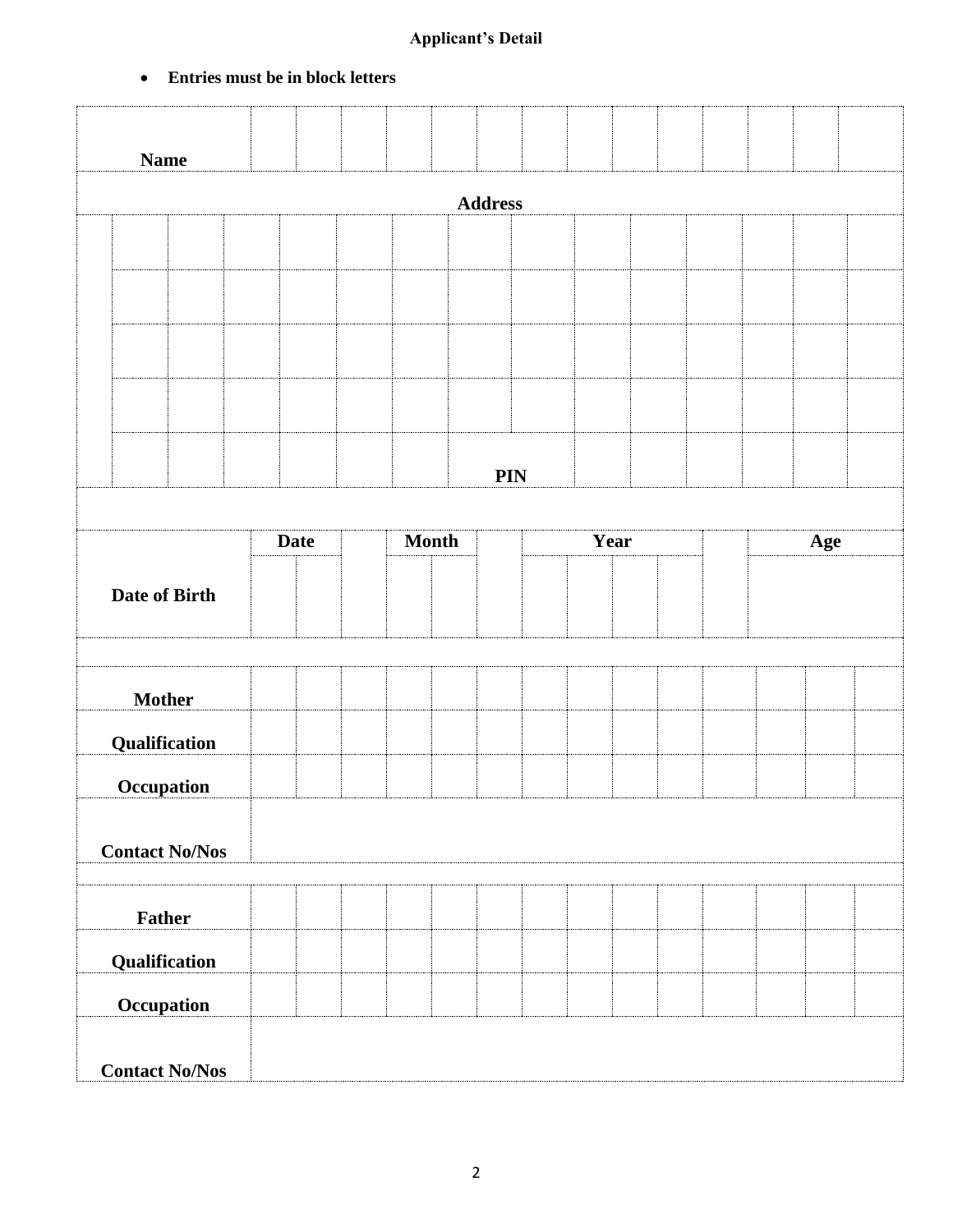|                         |                                       | Grade and school which the student last attended |  |  |                    |  |  |
|-------------------------|---------------------------------------|--------------------------------------------------|--|--|--------------------|--|--|
|                         | Grade to which admission is sought    |                                                  |  |  |                    |  |  |
| <b>Previous schools</b> |                                       |                                                  |  |  |                    |  |  |
| Height                  |                                       | Weight                                           |  |  | <b>Blood Group</b> |  |  |
|                         |                                       |                                                  |  |  |                    |  |  |
|                         | <b>Medical History -</b>              |                                                  |  |  |                    |  |  |
|                         | <b>Concerns if any</b>                |                                                  |  |  |                    |  |  |
|                         | (Kindly specify)                      |                                                  |  |  |                    |  |  |
|                         |                                       |                                                  |  |  |                    |  |  |
|                         | <b>Special Achievements if</b><br>any |                                                  |  |  |                    |  |  |
|                         | (Kindly specify)                      |                                                  |  |  |                    |  |  |
| $\bullet$               |                                       |                                                  |  |  |                    |  |  |
|                         |                                       | specify the details of local guardian if any,    |  |  |                    |  |  |
|                         | <b>Name</b>                           |                                                  |  |  |                    |  |  |
|                         | Qualification                         |                                                  |  |  |                    |  |  |
|                         | Occupation                            |                                                  |  |  |                    |  |  |
|                         | <b>Contact No/Nos</b>                 |                                                  |  |  |                    |  |  |

abide by the rules and regulations of the school from time to time. We request the school authority to admit our ward in Green Field School International in Grade ……………………………..

| <b>Specimen Signature</b> | <b>Specimen Signature</b> |
|---------------------------|---------------------------|
|                           |                           |
|                           |                           |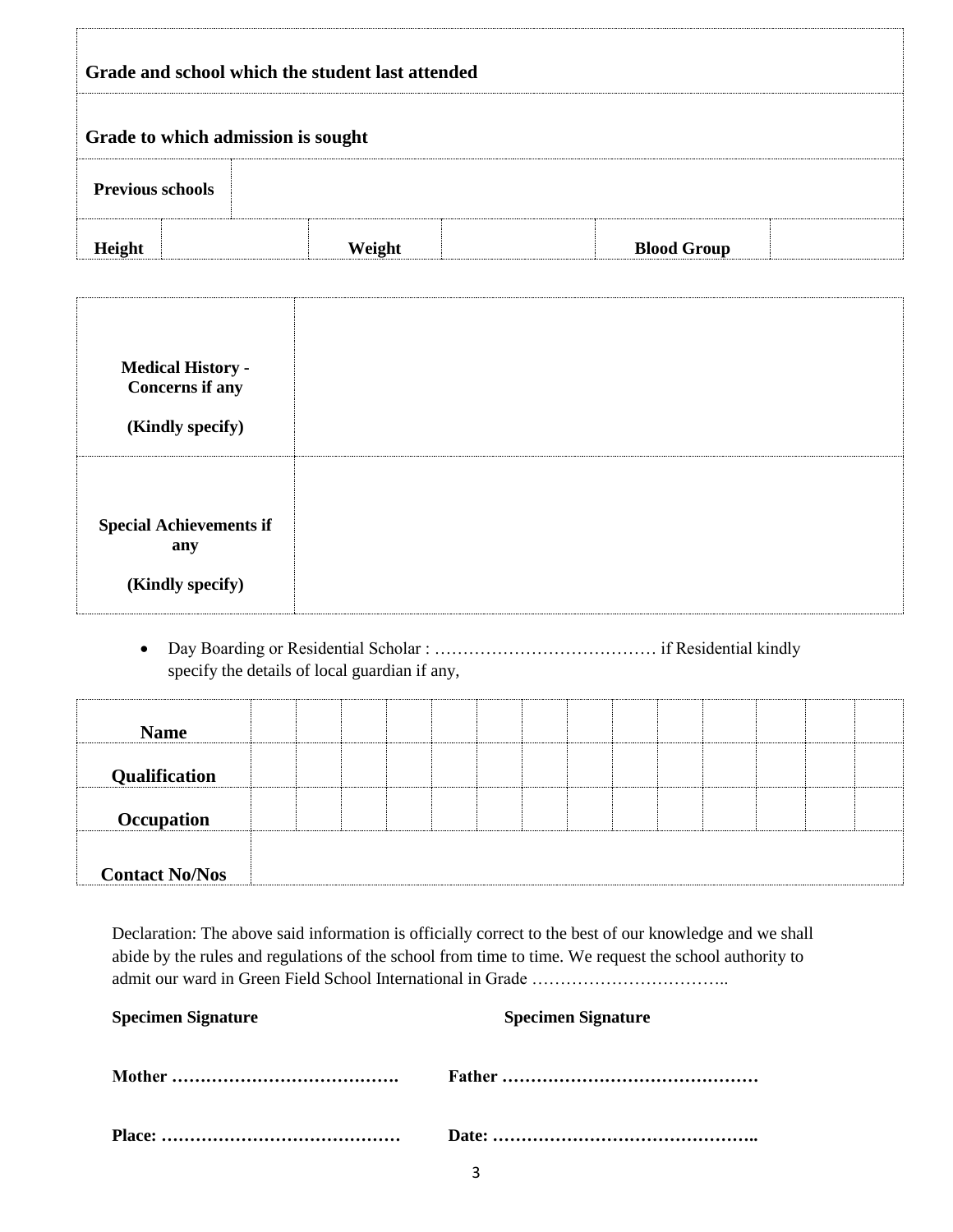| <b>Name in Block Letters</b> |  |
|------------------------------|--|
|                              |  |
| Age and Date of birth        |  |
|                              |  |
| <b>Mother</b>                |  |
|                              |  |
| Father                       |  |
|                              |  |
| <b>Caste</b>                 |  |
|                              |  |
| <b>Contact Number</b>        |  |

| Grade in which admission is sought    |  |
|---------------------------------------|--|
|                                       |  |
| Grade in which admission is confirmed |  |
|                                       |  |

| <b>Admission No</b> |  |
|---------------------|--|
|                     |  |

|                            | <b>Transfer Certificate</b><br><b>Annual Progress Report</b><br>(Grade Last attended) |  |
|----------------------------|---------------------------------------------------------------------------------------|--|
| <b>Documents Submitted</b> | <b>Conduct Certificate</b>                                                            |  |
|                            | <b>Birth Certificate – Photocopy</b><br>(if needed)                                   |  |
|                            | <b>Residential proof enclosed</b>                                                     |  |

| <b>Identification</b>              |  |  |
|------------------------------------|--|--|
| <b>Marks</b>                       |  |  |
| <b>Boarding Point - School Bus</b> |  |  |

**Office in Charge Principal 2008** Principal **Principal**